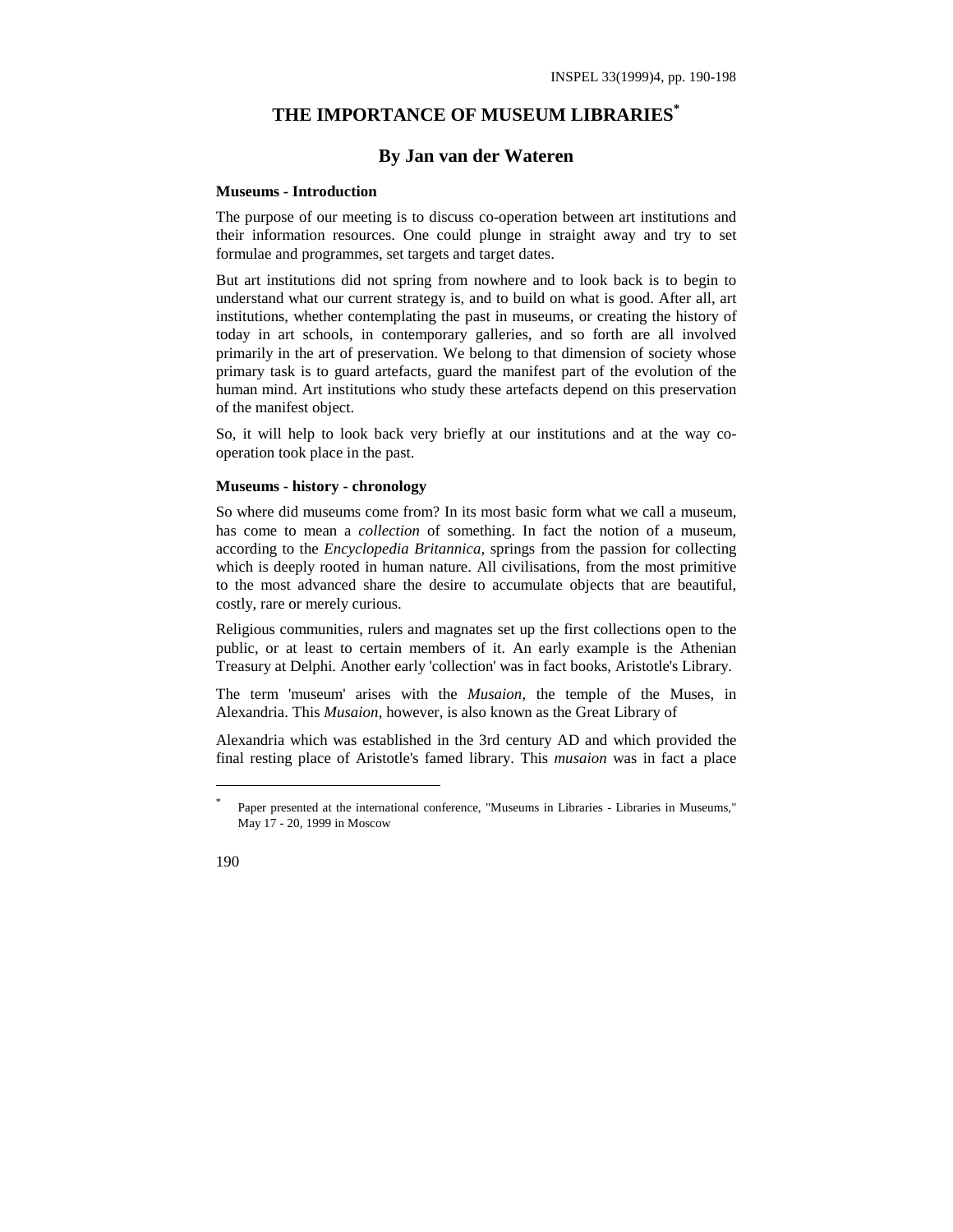dedicated to the muses and to study where one engaged oneself in noble disciplines. Thus in its origins a museum was an institution of research, a library and an academy. In time the term museum became strongly identified with a building type, namely, according to the *Oxford Dictionary of the English Language,* «a building used as a repository for the preservation and exhibition of objects illustrative of antiquities, natural history, fine and industrial art». The term also became to be applied to the collection of objects itself.

Collecting blossomed in the middle ages in the great religious institutions which each contained libraries. But collecting here was by commission, in addition to accumulation, both of objects and of manuscripts. The manuscripts of those times survive in the great modern libraries of today.

With the Renaissance, collecting as an activity *perse* reflected the meaning of the word *renaissance,* rebirth. After all, in classical times Aristotle first collected books, and the dispersal of his library, politically inspired, was experienced as a source of sadness. This rebirth manifested itself in collecting. Collecting became a mania. However, it was a very select mania in that connoisseurs collected for themselves and not for the general public.

From the basic satisfaction of the collector's instinct we progressed in time to making use of the collections of objects to suit the needs of study and museums started to open their doors to people who had access to knowledge through education. In modern times the 'public' first gained access to a collection only in 1683 when the Ashmolean Museum of Art and Archaeology was founded in Oxford and the first use of the word 'museum' in the English language to refer to a building housing artefacts was in relation to Dr Ashmole's. The great push came in 1793 when the new Museum National du Louvre was founded with the specific intention of making it possible for the people to view the objects collected together, and so to educate them. However, broadly speaking, connoisseurship remained the driving force in the act of collecting and the aim of education remained only implicit.

In the US, however, a sense of cultural isolation can be discerned in the creation of museums, and education as a purpose became a strong and overt driving force. Education has remained a very strong component of American museums since then.

### **Museum libraries - purposes**

As more and more museums were created in the 19th century libraries were regarded as an essential part of the museum. For example, the Boston Museum created a reference library in 1875, and a library was envisaged as an integral part by the founders of the Metropolitan Museum in New York. The German National Museum created in 1852 in Nuremberg established a library and archive to collect documentation on the history of German art.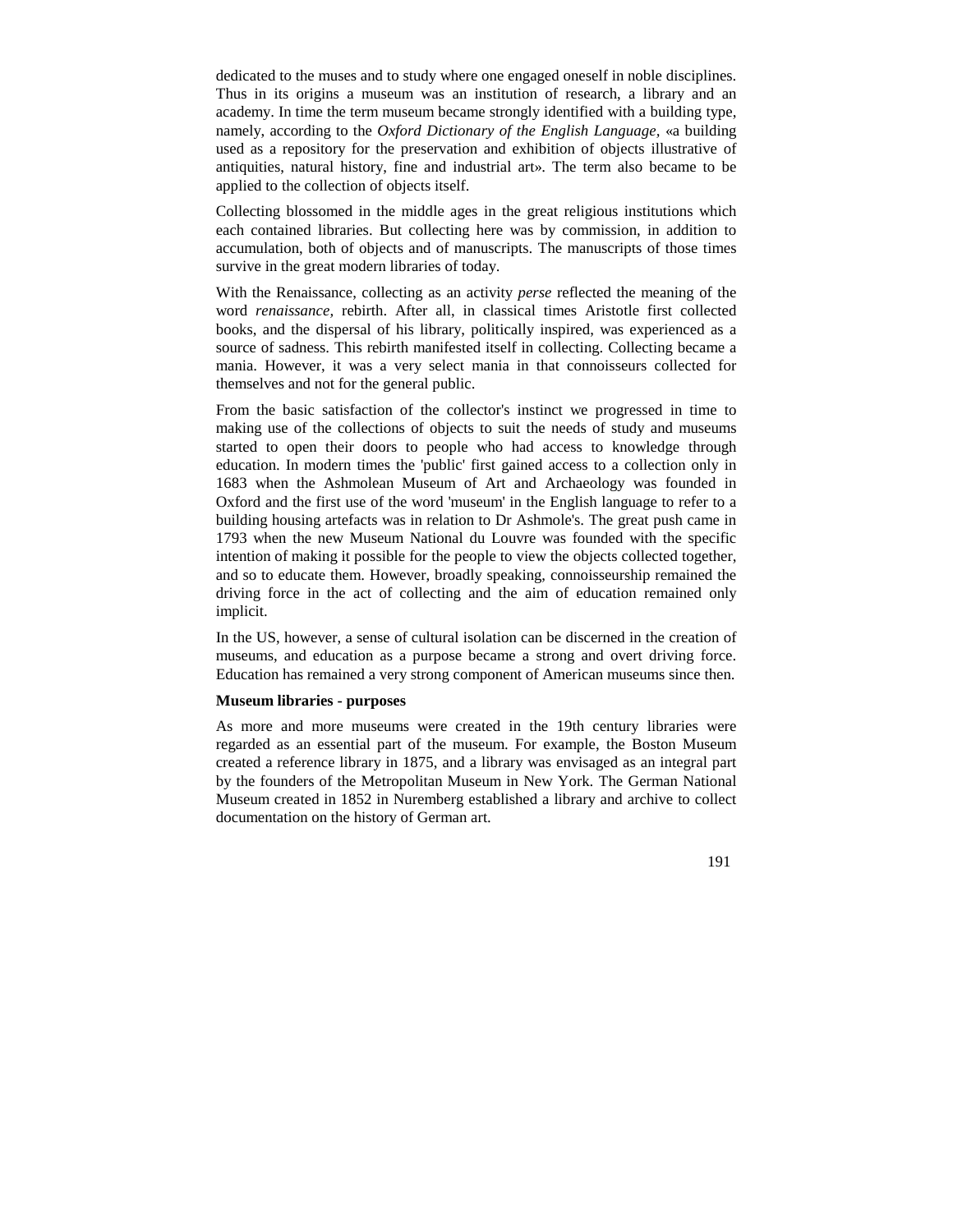One purpose of a museum library was seen to be to provide documentation on the objects within the specific museum. The museum library was seen as a tool to provide support to the museum staff alone and museum-libraries were not regarded as for the public at all and in many instances they retain to this day the character of a private library. Where the library collections have become known to be very strong in a specific subject, scholars and connoisseurs have been allowed in as a favour, and they predominantly gain access through their relationships with museum curators.

However, some museums realised that they could physically collect only a very small amount of objects but to study these objects one would need to view many more examples than the museum could house. In these museums, libraries were developed as extensions to the museum objects. Whilst the museums tried to obtain one or two examples of an object, the museum library collected books in which examples of hundreds more objects of the same type were illustrated.

The Library in the Victoria and Albert Museum in London is one such example. In 1837 the British Government created a School of Design because it felt that design in Britain was inferior to other countries. The School of Design aimed to educate artisans of all the crafts and to do so it collected both plaster-casts of objects and illustrated books. In fact, books were regarded as of such importance that the first staff-member of the School of Design to be appointed was the Librarian. It was the Librarian's job to acquire books in which examples of well-designed objects were illustrated.

After the Great Exhibition of 1851 in London (of which Expo '98 in Lisbon is a great-great-great-grandchild), the Government decided to set up a Museum of Manufactures and to this end purchased a large number of the best artefacts from the Exhibition so that craftspeople could study actual objects from many nations. But because it was desirable that artists and craftspeople should view as many objects in their trade as possible, a library of illustrated books was an essential extension of the Museum's collection. It was therefore decided to incorporate the Library of the School of Design into this new museum. By the time this museum established its own home in South Kensington in the mid-1850s the library began to be called the National Art Library.

But implicit in the nature of the material that libraries collect, one can discern a third purpose of a museum-library, namely to view the book not only as an information-carrying device, but as an object in its own right and the librarian also as a curator. In this way the book, and its forerunner the manuscript and illuminated manuscript, is viewed as the technology through which that unique capacity of the human being, *thought,* is communicated and transmitted. Since the invention of moveable type and of printing in the west, books demonstrate the development of typography as much as the manuscript demonstrated the history of calligraphy.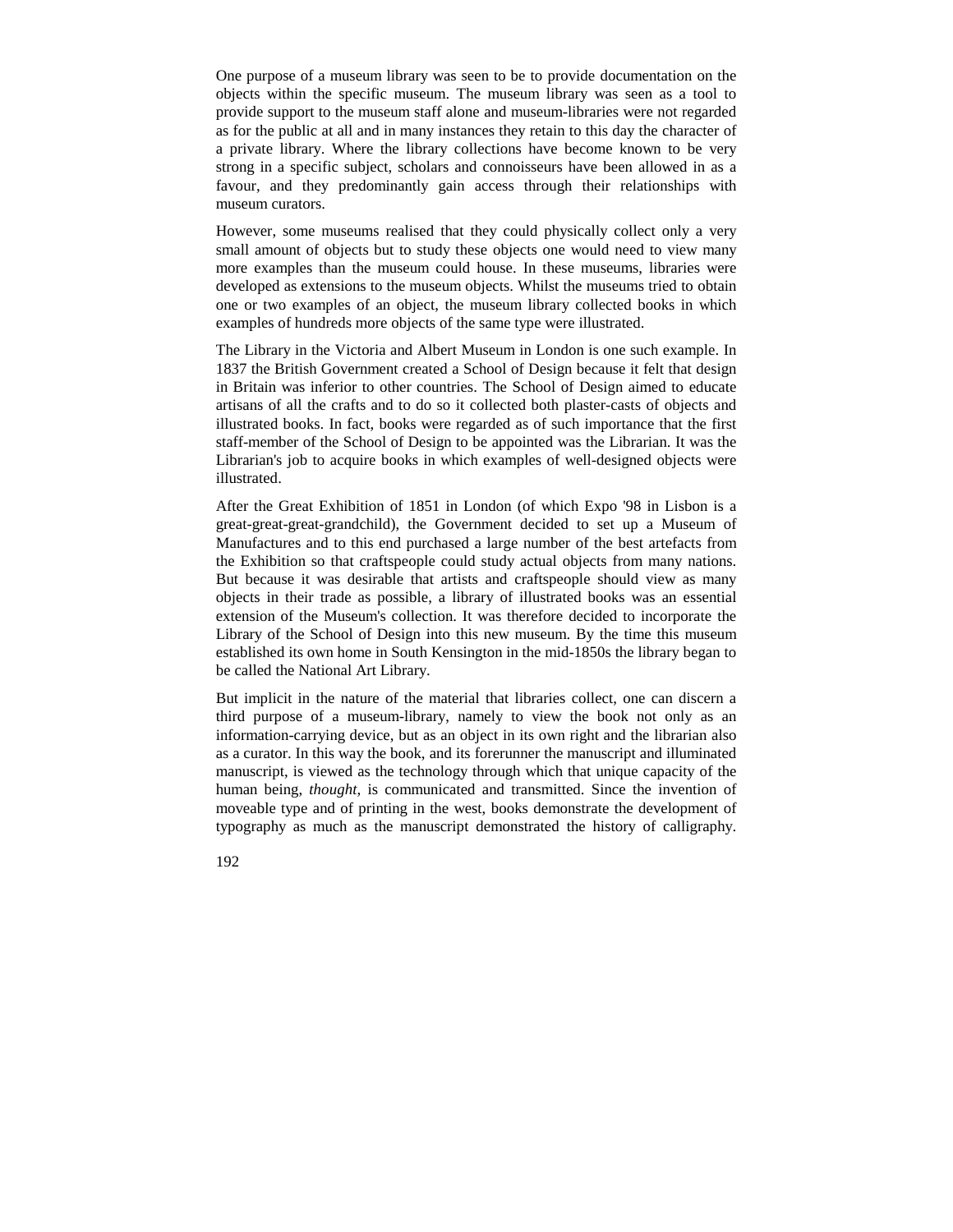Both manuscripts and printed books are moreover the objects in which the history of illustration can be followed. Printed books also contain the history of printing processes.

In many museums, however, the function of the book as an information-carrier and the book as a cultural object are split and different management units look after these two functions. One can argue about the advantages and disadvantages of this split but it seems to me a general truth that when the library does not look after the book as an object, the library as an information resource is usually worse off and is often badly treated within the management of the museum.

### **Support for museum's mission**

To understand the importance of the role of libraries in art museums better, it is necessary to bear in mind the explicit and implicit functions of museums. At its deepest level a museum is a collective memory bank of human achievement through a collection of objects. The museum's function can, therefore, be seen at its basic level as ensuring that the objects survive. After that follows the activity of presenting the objects to the people so that human consciousness continues to incorporate these achievements in its activities. Museum officials execute innumerable actions to achieve these goals.

In the first place an object is mute. Its history needs to be researched and this must then be interpreted for the various publics of a museum. The object must be conserved and displayed and questions about the object must be answered. The question is what role does the museum library play in all this?

The museum library supports research into the object and its context; into the methodologies for conserving the objects; and finally it supports research relating to the display of the object, and into exhibitions. The heart of this research support lies in its collecting of evidentiary documentation. Since the museum library supports research related to a specific collection of objects museum libraries develop deep and uniquely focussed collections of research materials. The museum library provides the context within which an institution's specific collection of objects can be researched, documented and interpreted. Thus, if the public was allowed into the museum library they could complement their experience of viewing and studying an individual object with printed information about the object as well as other related objects which were not available in the museum. In the library the public can also find out more about the person who created the object, other works by the same artist, cragsman or designer, other

works of that period or locality or simply background information about the period or locality, in other words: context. The museum library thus compensates for the inevitable limitations of the museum. Visitors to the museum know that they will be able to find the most in-depth information on works of art in the museum's collection in the museum library. They also know they will find information about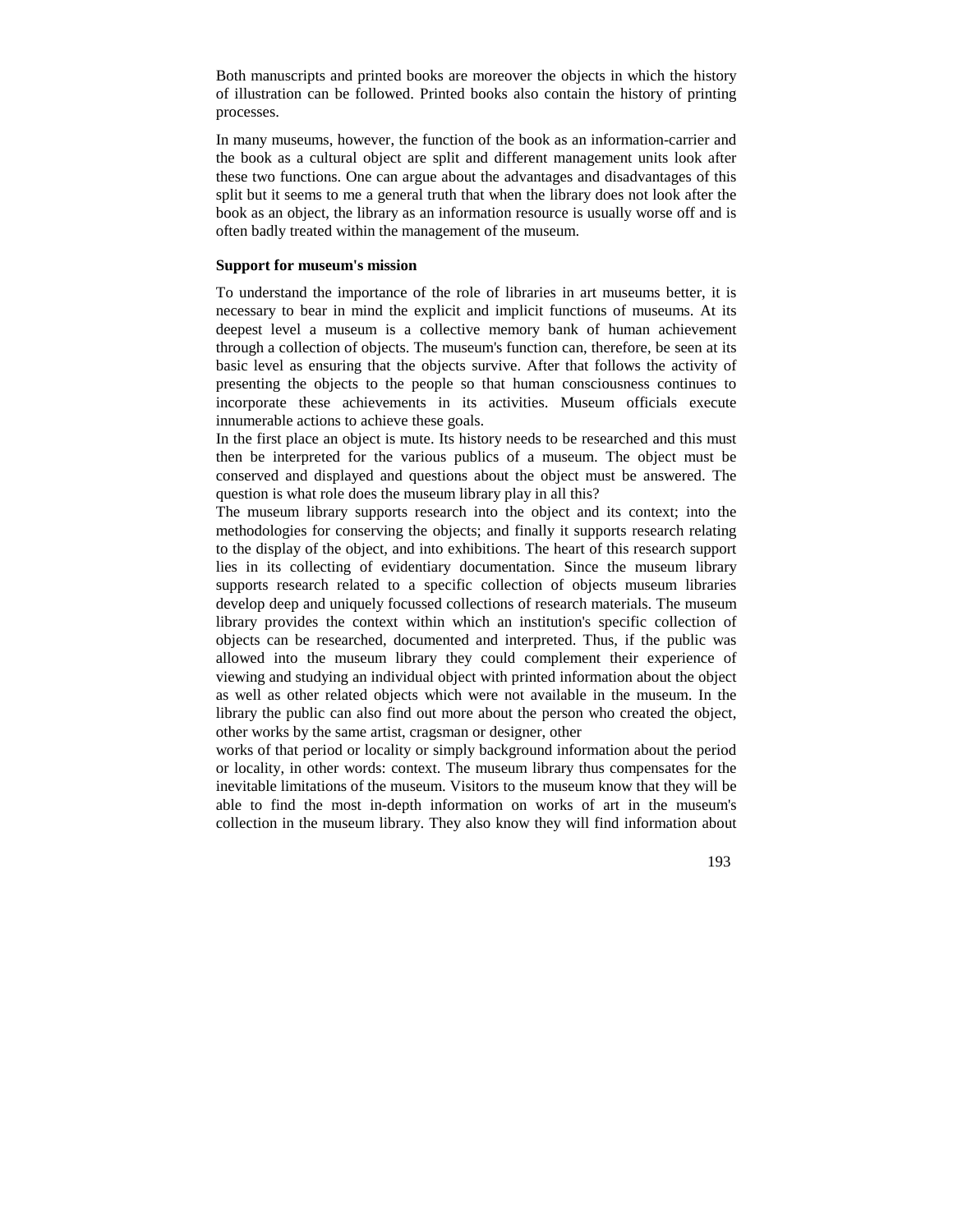how museums work, and about other museums' collections and exhibitions. In this way art museum libraries fulfil a particular need in the community. Thus, because the museum library provides a niche for special collections of related material, the museum's mission and its collections of objects are enhanced, amplified and enriched through the museum library.

There are specific types of publication which are dealt with in different ways in museum libraries than in other libraries. Museum libraries specifically collect catalogues of other museums' permanent collections, exhibition catalogues from both museums and commercial galleries and the catalogues of auction houses. Compared to university and public libraries museum libraries collect the catalogues of other museums in depth. As far as exhibition catalogues are concerned museum libraries set up elaborate networks to ensure that they can collect as many as they can since most exhibition catalogues cannot be found in bookshops. Museum libraries therefore catch many many documents which would not normally find their way into national libraries and thus museum libraries fulfil an important role in the memory of the nation. As far as auction house catalogues are concerned, they are essential in tracing the history and thus the authenticity of the object. The detail in which museum libraries analyse auction house and exhibition catalogues far exceeds that possible by a national library. For example, as an economy of scale, the British Library would catalogue the exhibition catalogues for a specific art gallery only with one catalogue entry which states that the BL holds exhibition catalogues for this gallery. In a museum library these exhibition catalogues would typically be described individually and in full detail. The same is true of auction house catalogues.

It is very important for the curator and art historian to trace the work of an artist to its earliest beginnings. These are usually very ephemeral sources before an artist becomes recognised, and they are typically invitations to exhibitions. In museum libraries there are usually extensive ephemera files containing such exhibition invitations, other types of announcement, cuttings from the press etc. etc. In most other libraries such ephemera are not collected, but if at all, would be treated very superficially, whereas in museum libraries their importance is recognised in that each of the ephemera-files is usually catalogued to indicate that there is such material available in the library. Many different departments in a museum may collect such ephemera but they are best placed in the museum

library because research cannot be bound by departmental borders. For example, a file on a photographer may be of great value to a sculptor or a painter and to retain the file in the photography department is to restrict its usefulness. The museum library can make the file available across all the departments of the museum and so achieve much greater usefulness.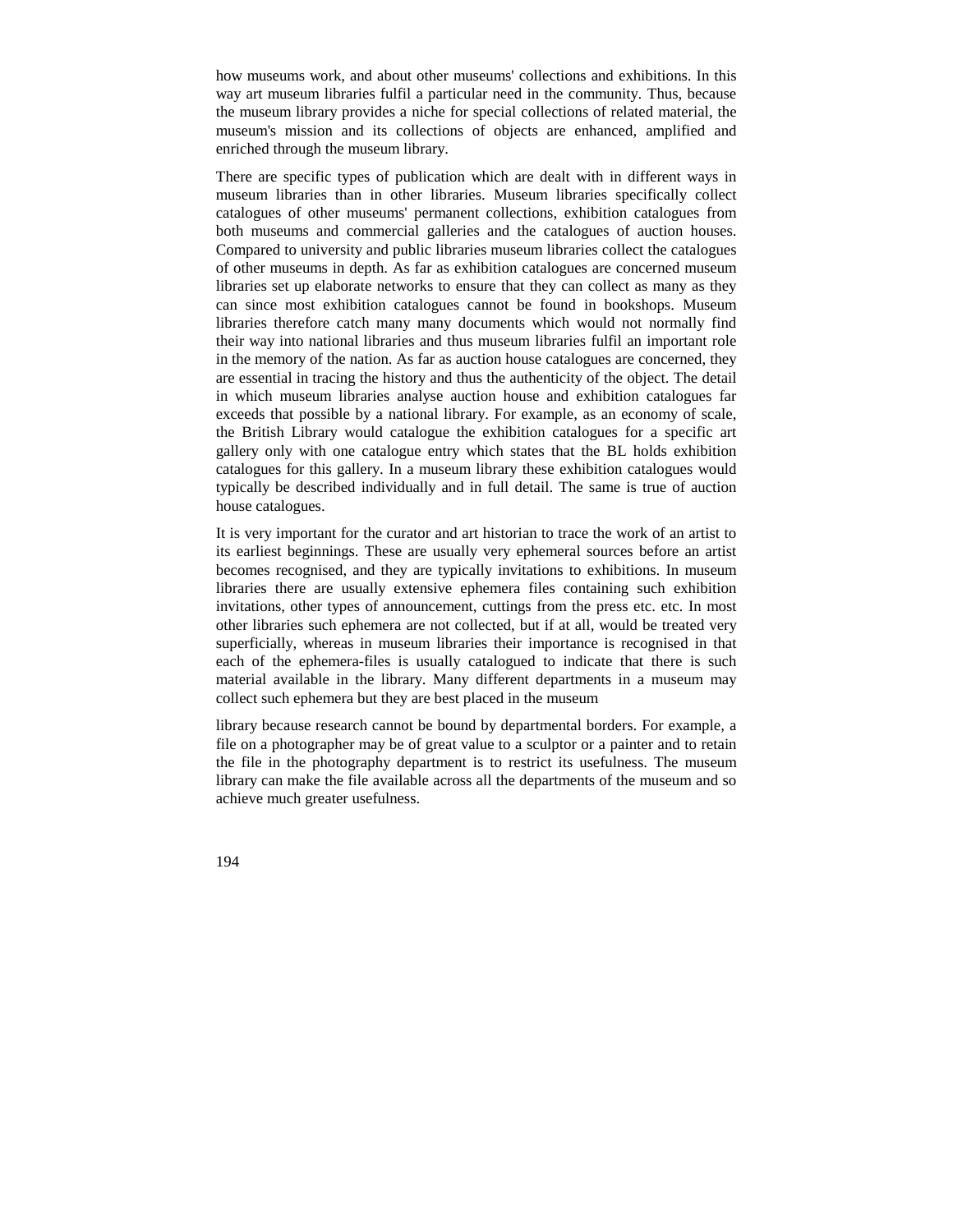It is important to note that the museum library can support the museum's work in other ways. Museum officers? other than curators can rely on a library which collects in areas of museology, arts administration, arts law, etc. This is especially the case when suddenly there is a question not faced before, for example legal liability in the case of accidental injury to a volunteer while working on behalf of the museum. Librarians further deal with copyright issues every day of their working lives, and the museum library can therefore become the focus point for resolving copyright issues facing the museum. The librarian can produce examples of either useful or problematic sorts to alert or bolster the position of other museum officers.

The librarian is professionally trained in the methodologies necessary to collect and to disseminate information. Standardisation of description is a concept inherent in a field where materials have been mass-produced for centuries, i.e. books in multiple copies. Curators of objects have long resisted standardisation in descriptions because they regarded their objects as unique. But the advent of mass communication through Information and Communication Technology has meant that they also have to adopt standard languages of description if they want their objects to be included in any search activity. To give very simplistic examples: if someone searches on the Internet for Le Corbusier but in your institution you insist on calling him by his real name, Jeanneret, your objects will not be found. Similarly, if you insist on calling your object X but it can also be described as Y**,** any search which uses Y as its key will always miss out on X.

Now, librarians have long ago agreed that standardised descriptions are essential if you want to find the maximum of responses to a question. And this knowledge and experience is a contribution a museum librarian can bring to the museum's effort to find the most efficient way to describe its collections. The librarian as an information specialist has long been used to building Thesauri and in our present time of overhauling management in museums the museum librarian can bring this experience to the museum's enterprise in cataloguing its objects in a way that they can become accessible far beyond the museum's walls. The librarian's expertise actually lies in his or her knowledge of the structure of information rather than the content. The content must be left to the subject specialist and a museum librarian can never aspire to sufficient subject knowledge across all the different objects contained in a museum.

However, the librarian, through the knowledge of how to manipulate information structures and systems can guide museum officials to a variety of sources and resources over a large spectrum of subjects. With the explosion in publication of research results curators are misguided if they maintain that they know the documentation in their subject-field. That was perhaps true before the second world war. But the breakdown of barriers between subjects since then, the development of interdisciplinary studies, the mass increase in research output means that museum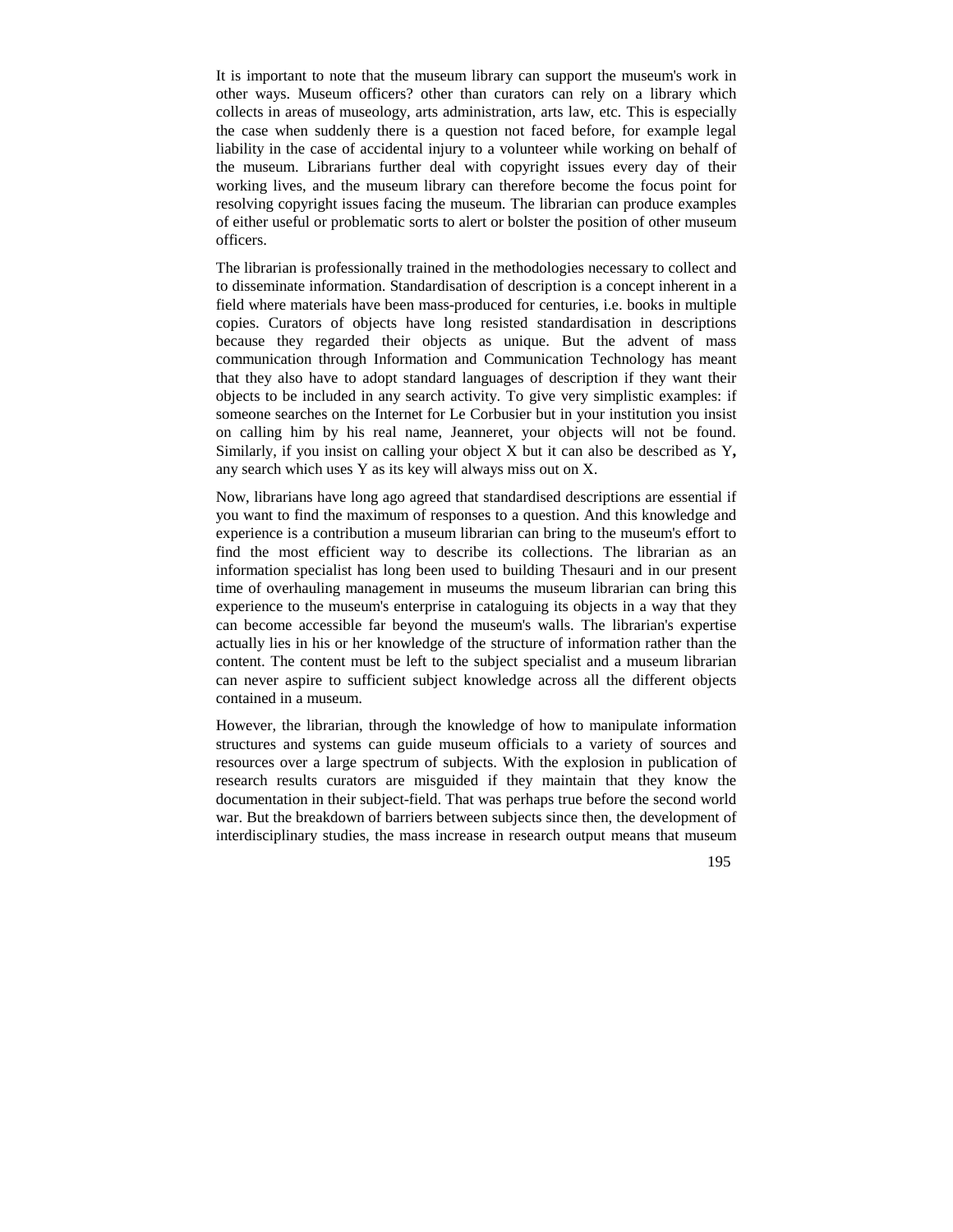officials must avail themselves of information mediating specialisms. And that is what librarians are trained to do. Within the art museum the art librarian is fully aware of the myriad tools available. It may be that the curator of sculpture is aware of the general tools where he or she can follow trends in publishing on the subject, but it is the art librarian who can draw attention to the fact that, say, Rodin is being analysed in the philosophical or psychological literature in a seemingly new way which may have an effect on the scholarship of the curator concerned and hence on the way the label is written or the story told in a museum publication. At a recent conference my colleague, Jeannette Dixon, told the story of the expert on Audubon who very proudly told her that he had compiled the definitive bibliography on Audubon. It consisted of 63 entries. She persuaded him that it would be worthwhile to search across various electronic databases. She discovered 20 more references than he had found. This left the expert, obviously, crestfallen. Through their specialist knowledge of research tools and of electronic resources the museum librarian can provide a way through the labyrinth of relevant remote physical and electronic collections. Like practically everyone else, museum staff expect more and more from the information reaching their desktop via the world-wide-web. They expect ease of use and ready identification of relevant items. They are also increasingly under pressure to make sense of all this information fast. The important role of the museum librarian lies in mediating and assisting with this task, especially in sifting, analysing and presenting information. They do this through identification of resources, development of searching methods and of catalogues, etc. etc. The museum librarian thus provides a gateway to global resources.

These skills, peculiar to the librarian as information specialist, can have yet more value for the museum. The numbers of enquiries which museums receive have increased very much over the last decades. One cannot expect the subject specialist to answer all these enquiries. The librarian can be the buffer between the scholarcurator and the ever more demanding public. Given that the trend towards a massculture is leading to ever greater demands on access to museums there will also be an ever greater demand to information about objects in the museum and their contexts. The librarian with his skill to locate information will play an ever-more important role in safeguarding the very valuable time and attention span of the museum scholar.

However, the quality of the library and especially of its collection depends very much on the close co-operation between librarian and curator. Curators often think that librarians cater perhaps too much for the public and it is a question of how one can persuade very busy curators to expend some of their time on library business and I mean here specifically acquisitions. At my own library we appointed individual library staff as liaison officers with the curatorial departments, as well as with Education, Conservation and Research departments. We then invited the curators and the other departments concerned also to appoint liaison officers. These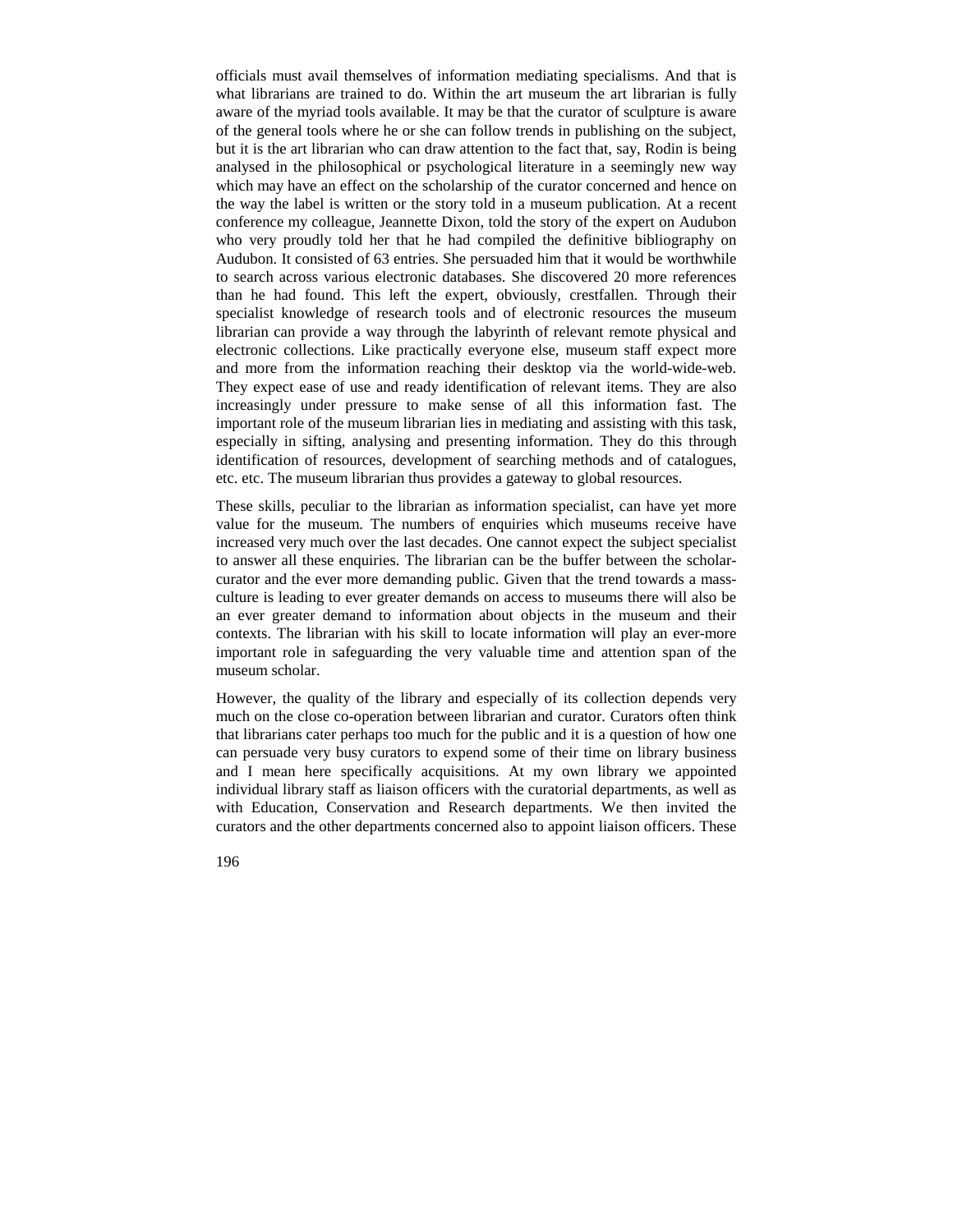pairs of people meet at regular intervals, some more often than others. During these meetings they discuss developments in the library as well as developments in the departments so that we can focus our collecting on the work in the departments. From time to time we come across a very enthusiastic curator who is particularly concerned to build up one section of the library's collection. One such example is our collection of material on Frank Lloyd Wright. Some years ago a senior curator was given the task to develop a special Frank Lloyd Wright room in the Museum. To achieve this he wanted to see every single printed word that he could find on Frank Lloyd Wright. He checked our collections and found that ours was just a very general collection and he wanted to have much more than that. He therefore started contacting second-hand bookshops, various agents, etc. etc. and found for us a large number of fairly unique material. As a result of his enthusiasm over a 2-3 year period we have expanded our Frank Lloyd Wright collection magnificently. This pattern of the bibliographically-minded curator is repeated in a number of museums.

The main art of getting such collaboration lies in the librarian being able to satisfy the curator that his or her requirements are being looked after and this can mainly be done in person to person relationships. Librarians should not sit and wait for the curator to arrive but should actively go out and speak to the curators. Those curators who are already enthusiastic will in any case come to the library. My own experience has also been that the Director of an institution can have an impact on the good relationships between the librarian and the curator. In my own case I was extremely fortunate in having Dame Elizabeth Esteve-Coll as the Director of the Museum. She enthused the curators to regard the library as a positive support for their research beyond their own departmental libraries and as a result a number of curatorial departments responded positively to our overtures.

The curator and the librarian bring separate skills to the benefit of the museum at large and it is only with the active support of the top management, from Director downwards, that a successful collaboration between these two arms of the museum can succeed. If the librarian has not done so yet his or her first task is to convince the Director of the museum of the importance of the library and to build good relationships with the curators.

### **Museum libraries - conclusion**

If a museum doesn't have a library or at least a librarian, where can museum staff go for information to help them do their work? Even if a museum cannot afford to build a library collection, at least having a librarian with a phone and Internet connection, plus a very small reference collection, is necessary to support the work of curators and of museum education department staff.

Museum libraries see themselves as part of an information environment at their museum. A researcher may be referred from one part of that environment to